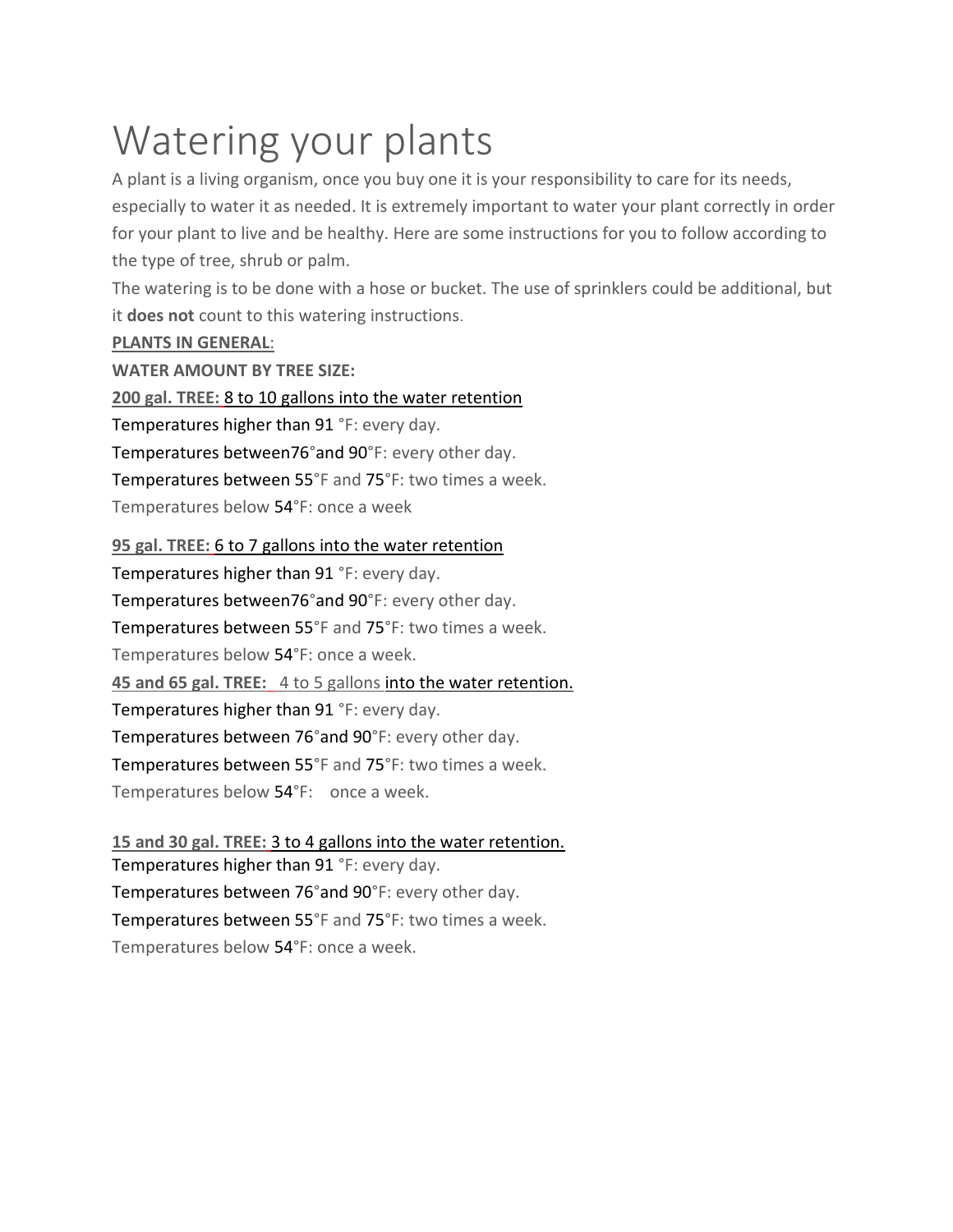## **Plants that need LESS watering:**

Some trees or shrubs need less watering.

## These are some: **Texas Mountain Laurel, Dogwood, Red Bud, Japanese**

## **Yew, Red Tips, Italian Cypress.** *You might need to adjust according to the amount of*

*rain.* Here are the instructions for them:

**45 and 65 gal. TREE:** 4 to 5 gallons into the water retention.

retention.

Temperatures higher than 91 °F: every other day.

Temperatures between 76°F and 90°F: every three days.

Temperatures between 55°F and 75°F: every four days.

Temperatures below 54°F: once a week.

**15 and 30 gal. TREE:** 3 to 4 gallons into the water retention.

Temperatures higher than 91 °F: every other day.

Temp. between 76°and 90°F: every three days.

Temperatures between 55°F and 75°F: every four days.

Temperatures below 54°F: once a week.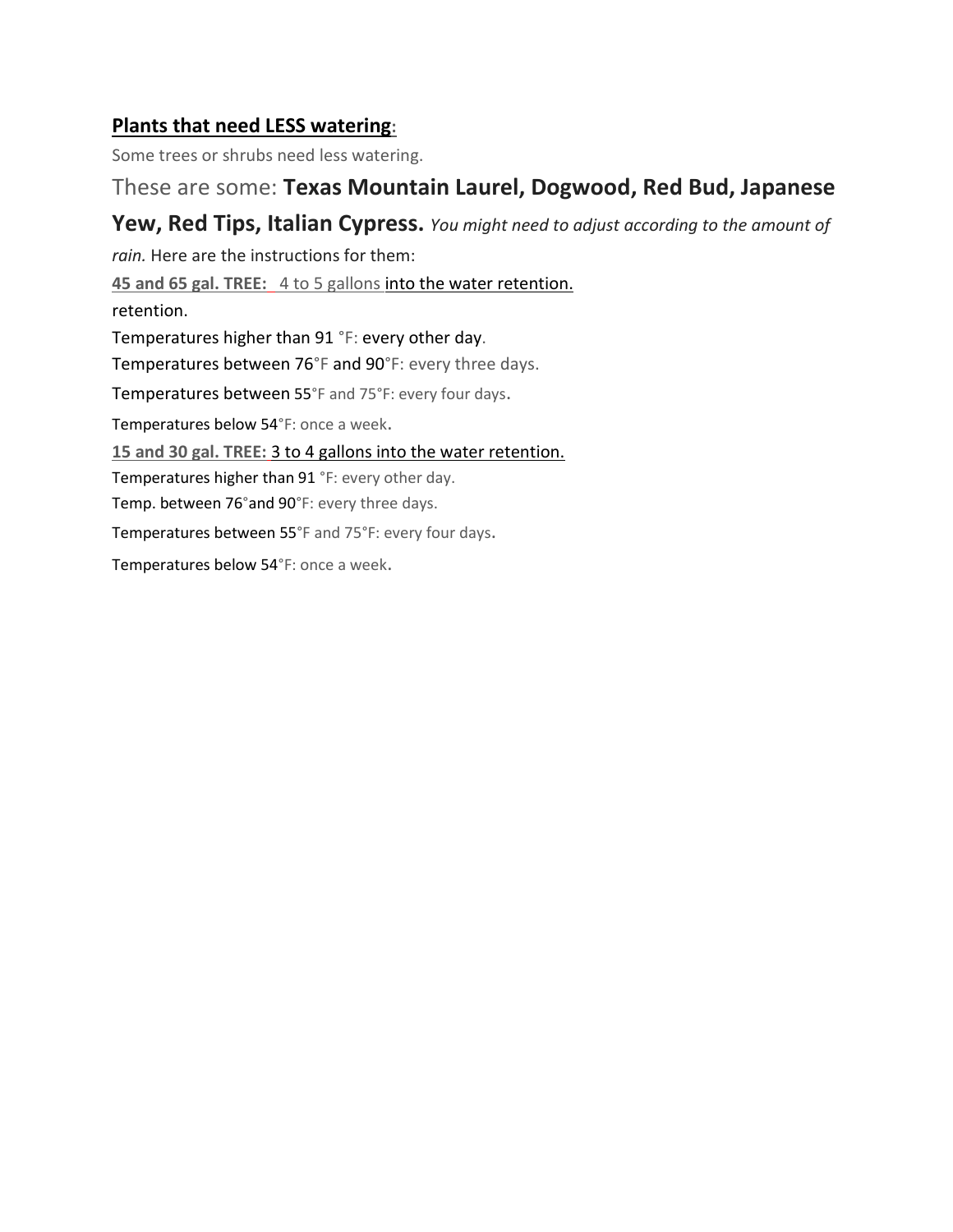#### **WATERING PALM TREES:**

## **6' to 10' of trunk Florida Sabal, 100- & 200-gallon Queen palm, Chinese Palm, Sylvester Palm, True Date Palm, Pindo Palm**.

Amount of water into the water retention. Temp. higher than 91 °F: 10 to 12 gallons every other day. Temp. between 76°and 90°F: 10 to 12 gallons twice a week, Temp. between 55° 75°F: 8 to 10 gallons twice a week. Temp. below 54°F: 8 to 10 gallons once a week.

#### **45 and 65 gal. Palm Trees:**

amount of water in to the water retention. Temperatures higher than 91 °F: 5 to 6 gallons every day. Temp. between 76°and 90°F: 5 to 6 gallons every other day. Temperatures between 55° 75°F: 4 to 5 gallons twice a week. Temperatures below 54°F: 4 to 5 gallons once a week.

#### **15 and 30 gal. Palm Trees:**

amount of water in to the water retention. Temperatures higher than 91 °F: 3 to 4 gallons every day. Temp. between 76°and 90°F: 3 to 4 gallons every other day. Temperatures between 55° 75°F: 2 to 3 gallons twice a week. Temperatures below 54°F: 2 to 3 gallons once a week.

#### **Exceptions to Palm watering instructions:**

#### **FLORIDA SABAL PALM TREES.**



If you decide to plant your palm in a flowerbed area, where you have sprinklers, you do not have to do extra watering by hand.

If there are no sprinklers, then do 4 gallons twice a week.

**BUT** If you plant your palm in a **grass area** it will need watering by hand, 4 gallons, twice a week plus the regular use of your sprinklers.

#### **WINDMILL PALM TREE**.

If you plant your palm in a **flowerbed area** and you use sprinklers you don't have to do any watering by hand.

If no sprinklers do 2 gallons twice a week. BUT If you plant your palm in a **grass** 

**area** it will need watering by hand, 2 gallons twice a week, plus the regular use of your sprinklers.

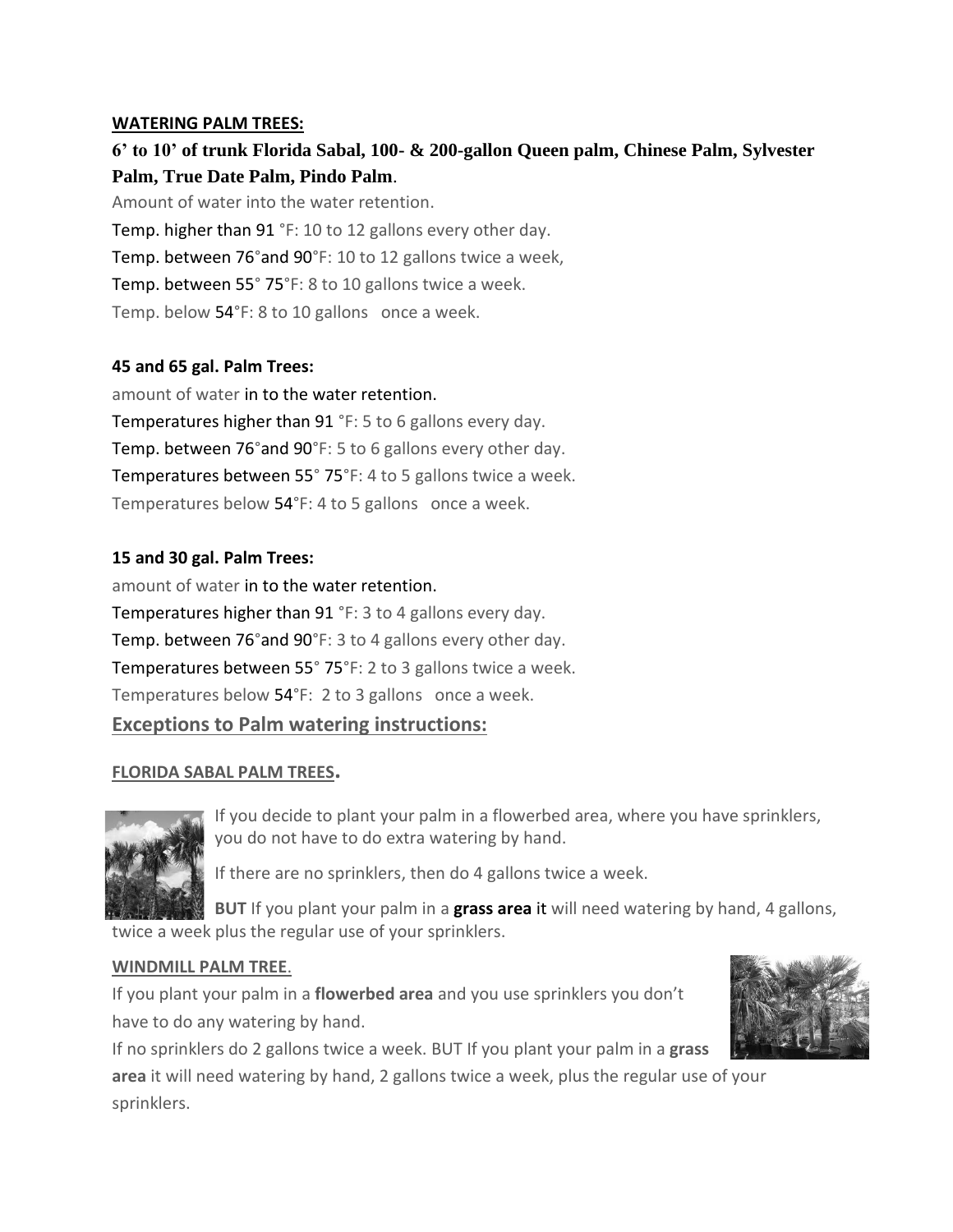Tips:

- **Fertilize your plants at least two times a year during growing season (early Spring and early Fall).**
- **Spray for insects and diseases.**

*\*\*\* If you are going away for a few days, have someone responsible water your plants\*\*\**

#### DELIVERY:

- **1. We will deliver your plants and leave them in your driveway.**
- **2. Special placement of the plants (i.e. in the backyard, by the pool) will incur in extra charges and must be prearranged.**
- **3. There is no warranty on trees that we do not install.**
- **4. We will not take the trees out of the pot or place them on pre dug holes.**

## **PICKING UP YOUR PLANTS:**

- If you are picking up your trees, we will gladly help to load them on your truck or trailer but you are responsible for checking and making sure your load is secure.
- As soon as you leave the property of Tree Valley Nursery, we are not responsible for damages caused to trees, by trees or trees coming undone.
- Some trees, shrubs or plants could be poisonous; once you buy them the responsibility is yours.